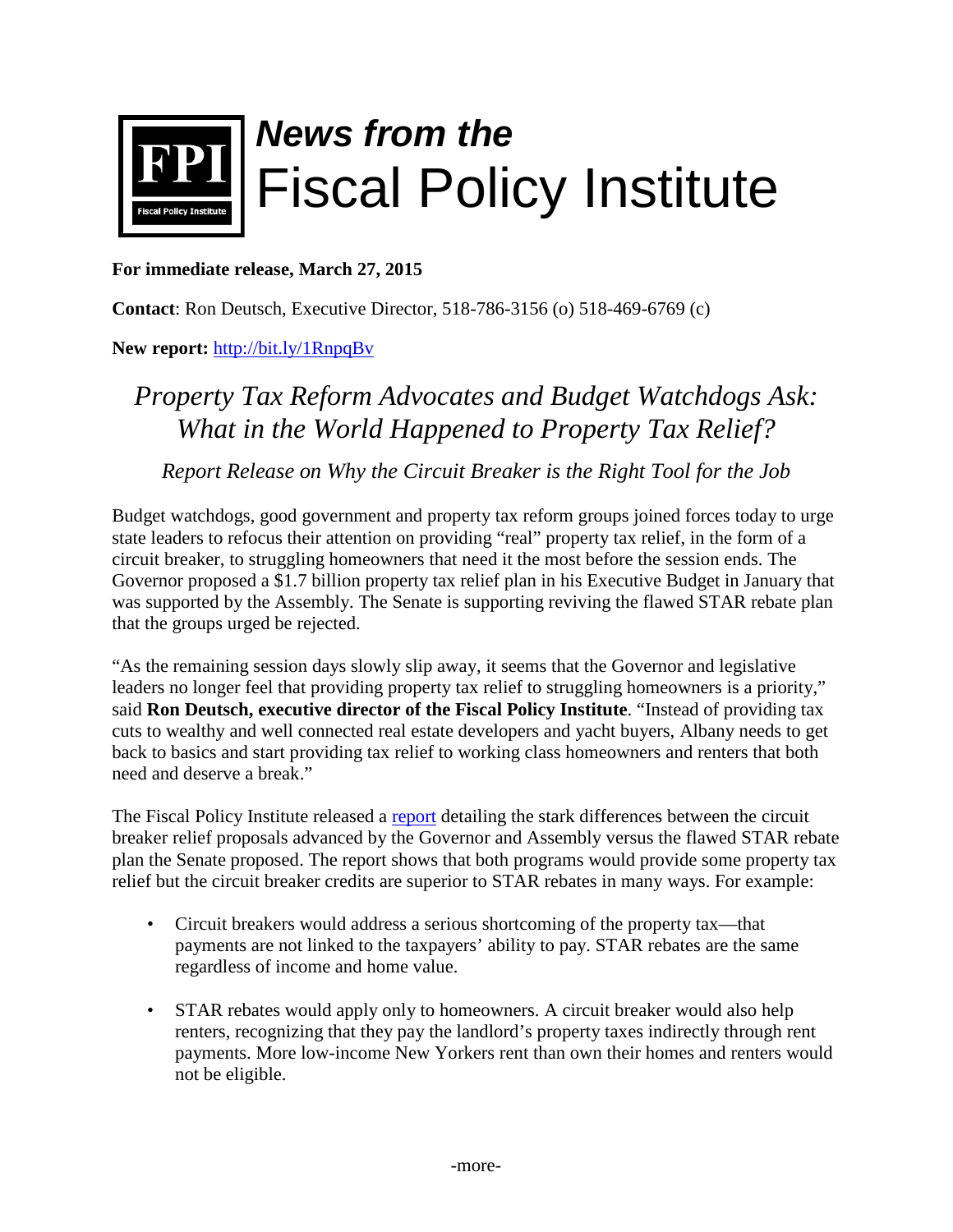• Because it is pegged to income, the circuit breaker would provide meaningful property tax relief to those homeowners and renters who need it most. The STAR rebate, in contrast, would provide tax cuts to more homeowners but they would be considerably smaller.

**Carol Kellermann, President, Citizens Budget Commission** stated, "At an annual cost of \$3 billion, STAR is one of New York's largest and most poorly designed programs. It's time for state leaders to better provide property tax relief to taxpayers who need it most."

"Years of austerity budgets at the state level have eroded the state's role as a reliable partner to localities in shouldering the costs of education, healthcare, and transportation. Higher than average property taxes are the result. Of the two competing proposals to address this problem, the property tax circuit breaker—which is closely tied to the share of someone's income that goes to property taxes—is by far the fairest and most effective one," said **Elizabeth McNichol, author of the policy brief and Senior Fellow at the Fiscal Policy Institute**.

**John Whiteley, New York State Property Tax Reform Coalition** stated, "Our long term goal for property tax relief remains a fundamental reform of the school funding system that will gradually increase the state's fiscal commitment, in accordance with its constitutional mandate for the maintenance of education, and reduce the continuing over-reliance on the inequitable and oppressive property tax. However, there are hundreds of thousands of middle class New Yorkers whose property taxes consume an unsustainable portion of their income and who cannot wait for the several years required to accomplish the reform. Only a meaningful circuit breaker such as that proposed by the Governor in his Executive Budget can save these residents from being forced from their homes. More STAR, as embodied in the Senate's ill-advised proposal to restore the flawed rebate checks, will compound the flaws, provide more "relief" to many who don't need it, and continue to fail many of those who need help the most."

"The League of Women Voters has long been opposed to the STAR program, but does not oppose appropriately structured property tax relief. We favor a circuit breaker targeted to those individuals with a limited ability to pay; property tax relief does not need to subsidize everyone," said **Dr. Marian A. Bott, Education Finance Specialist, New York State League of Women Voters**.

"While Legislative leader indictments and private jet exemptions are making the news, lost in the shuffle are the ordinary but commonplace stories of average New Yorkers losing their homes and/or leaving the state. The property tax, the single largest revenue source for the State, is levied without income limitations and consideration. Other states that have adopted meaningful circuit breaker programs have truly addressed the 'property tax problem' with structural reforms and not sound bites and election eve rebate checks. Hundreds of thousands of New Yorkers are waiting for this overdue relief," stated **Robert McKeon, Executive Director, TREND NY**.

"Languishing in the budget is \$1.7 billion dollars earmarked by Governor Cuomo for desperately needed property tax relief in the form of a circuit breaker. New York homeowners and renters should prod their representatives to pass enabling legislation this session or—I can assure you